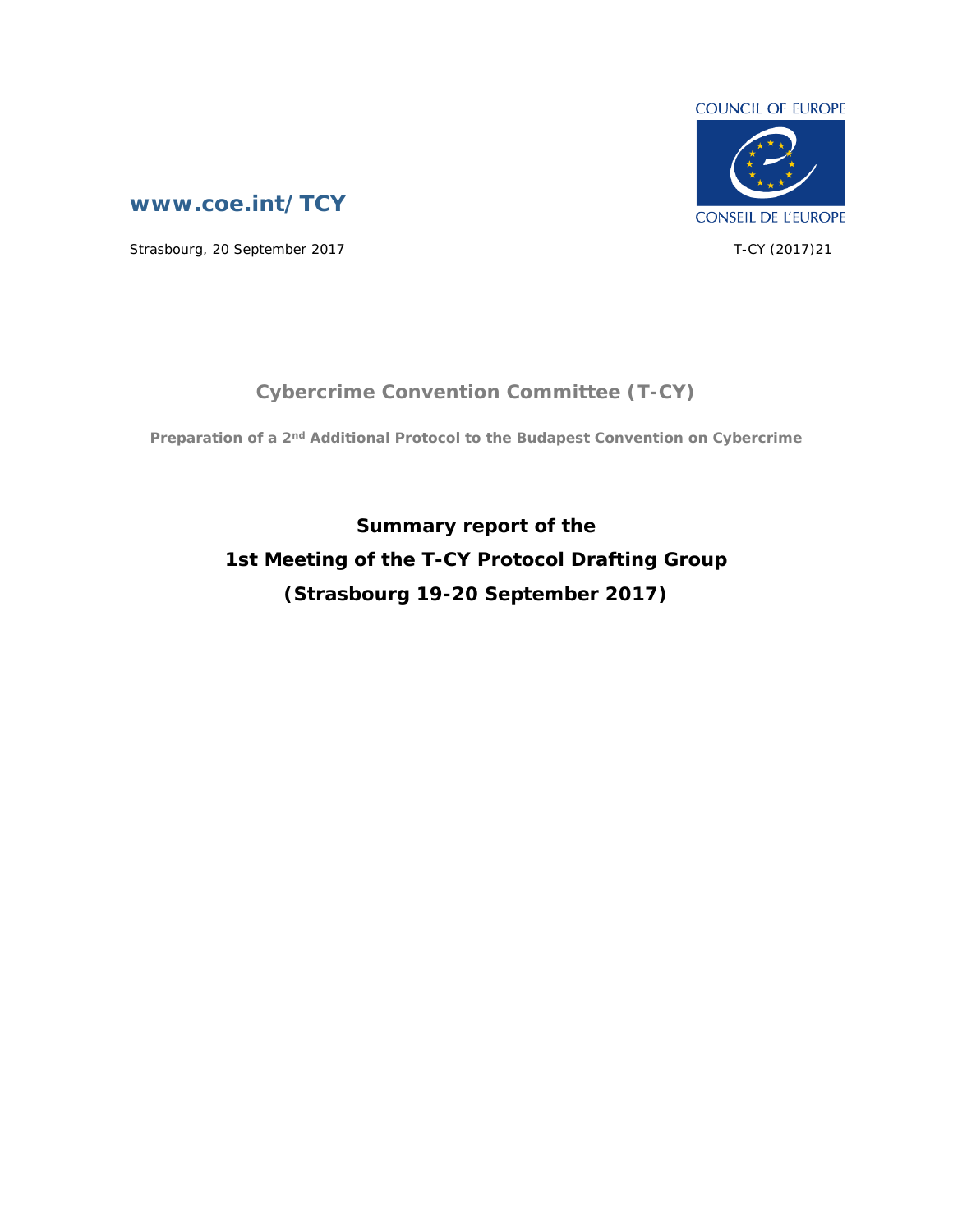## **Summary report**

The 1<sup>st</sup> meeting of the T-CY Protocol Drafting Group (PDG) was held at the Council of Europe in Strasbourg on 19 and 20 September 2017 and chaired by Cristina Schulman (Romania), Vicechair of the T-CY in the absence of the chair.

43 experts appointed by the governments of Albania, Australia, Canada, Chile, Czech Republic, Estonia, Finland, France, Germany, Italy, Japan, Latvia, Luxembourg, Mauritius, Netherlands, Norway, Portugal, Romania, Senegal, Serbia, Spain, Sri Lanka, Switzerland, Tonga, Turkey, Ukraine, United Kingdom and USA as well an expert of the European Commission (invited adhoc) participated.

The PDG,

- welcomed the "Global Civil Society Submission" on the proposed Additional Protocol handed over on 18 September 2017 to the Council of Europe and confirmed its intention to engage in close consultation with civil society, data protection organisations and industry during the drafting process;
- took note of developments at the level of the European Union regarding electronic evidence and criminal justice in cyberspace and agreed that close coordination in the drafting of the Additional Protocol to the Budapest Convention and the preparation of relevant legal instruments by the European Union should be pursued;
- agreed on an "Initial inventory of provisions" for consideration by the Protocol Drafting Plenary (PDP). It agreed that this initial inventory may be modified if necessary;
- agreed on a draft workplan and working methods for consideration by the PDP;
- held initial discussions on concepts for provisions on direct cooperation with providers across jurisdictions, emergency procedures, international production orders for subscriber information and transborder access to data;
- noted that PDG members assumed responsibility for the preparation of initial draft provisions;
- agreed to submit to the PDP on 28-29 November 2017 for consideration the draft "Initial inventory of provisions" and the draft "Working methods and workplan" as well as initial concepts of provisions on "requests in English language", "audio-video hearings" and "emergency MLA procedures";
- agreed to make this summary report public;
- will hold the next meeting of the PDG from 31 January (PM) to 2 February 2018.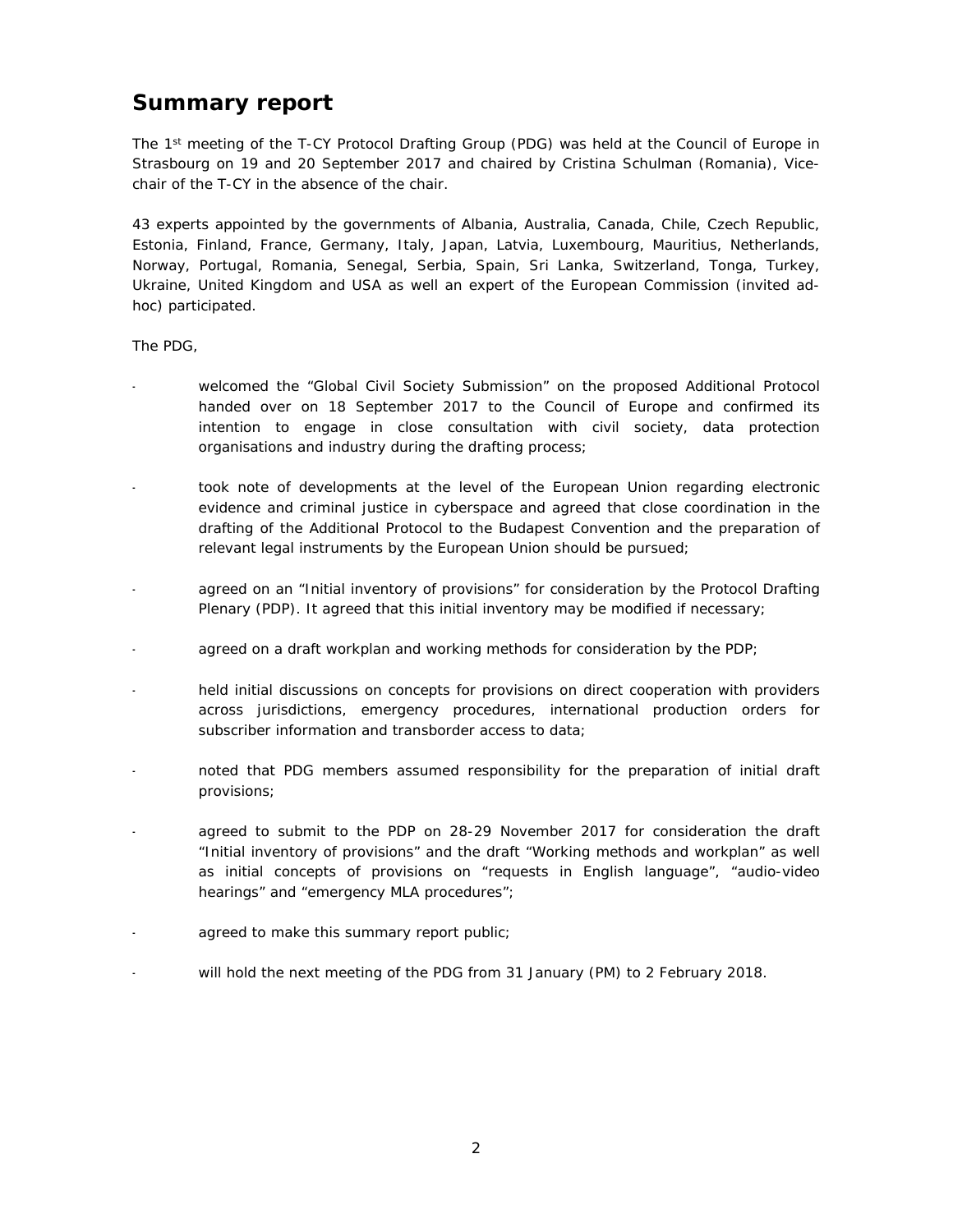# **Appendix 1: Agenda / d'ordre du jour**

*1.* **Opening and adoption of agenda** / *Ouverture et adoption de l'ordre du jour*

*2.* **Relevant international developments /** *Développements internationaux pertinents*

PDG members are invited to discuss relevant international developments to be taken into account.

*Les membres du PDG sont invités à discuter des développements internationaux pertinents à prendre en compte.*

Links:

- [https://ec.europa.eu/info/law/better-regulation/initiatives/ares-2017-3896097\\_en](https://ec.europa.eu/info/law/better-regulation/initiatives/ares-2017-3896097_en)
- [https://ec.europa.eu/info/consultations/public-consultation-improving-cross-border-access-electronic](https://ec.europa.eu/info/consultations/public-consultation-improving-cross-border-access-electronic-evidence-criminal-matters_en)[evidence-criminal-matters\\_en](https://ec.europa.eu/info/consultations/public-consultation-improving-cross-border-access-electronic-evidence-criminal-matters_en)
- *3.* **Inventory of provisions to be developed /** *Inventaire des provisions à développer*

PDG members are invited to establish an inventory of provisions to be developed for inclusion in the Protocol. They may draw on the possible elements listed in the TOR and on section 4.5 of the Final Report of the Cloud Evidence Group.

Les membres du PDG sont invités à établir un inventaire des dispositions à élaborer pour être *incluses dans le Protocole. Ils peuvent s'appuyer sur les propositions énumérés dans les termes de référence et sur la section 4.5 du rapport final du Cloud Evidence Group.*

Links:

- [T-CY\(2017\)3](http://rm.coe.int/terms-of-reference-for-the-preparation-of-a-draft-2nd-additional-proto/168072362b)  Terms of Reference for the preparation of a draft 2nd Additional Protocol to the Budapest Convention on Cybercrime
- [Final Report of the Cloud Evidence Group](https://rm.coe.int/16806a495e) / [Rapport final du Cloud Evidence Group](https://rm.coe.int/16806b51cb)
- *4.* **PDG workplan and working procedures /** *Plan et procédures de travail*

PDG members are invited to agree on a PDG workplan as well as working procedures based on the terms of reference adopted by the T-CY.

Les membres du PDG sont invités à accepter un plan de travail PDG ainsi que des procédures de *travail fondées sur les termes de référence adoptés par le T-CY.*

Links:

 [T-CY\(2017\)3](http://rm.coe.int/terms-of-reference-for-the-preparation-of-a-draft-2nd-additional-proto/168072362b) - Terms of Reference for the preparation of a draft 2nd Additional Protocol to the Budapest Convention on Cybercrime

*5.* **Discussion of selected provisions /** *Discussion des certains dispositions*

PDG members are invited to discuss initial proposals for selected provisions:

Les membres du PDG sont invités à discuter des propositions initiales pour certaines *dispositions :*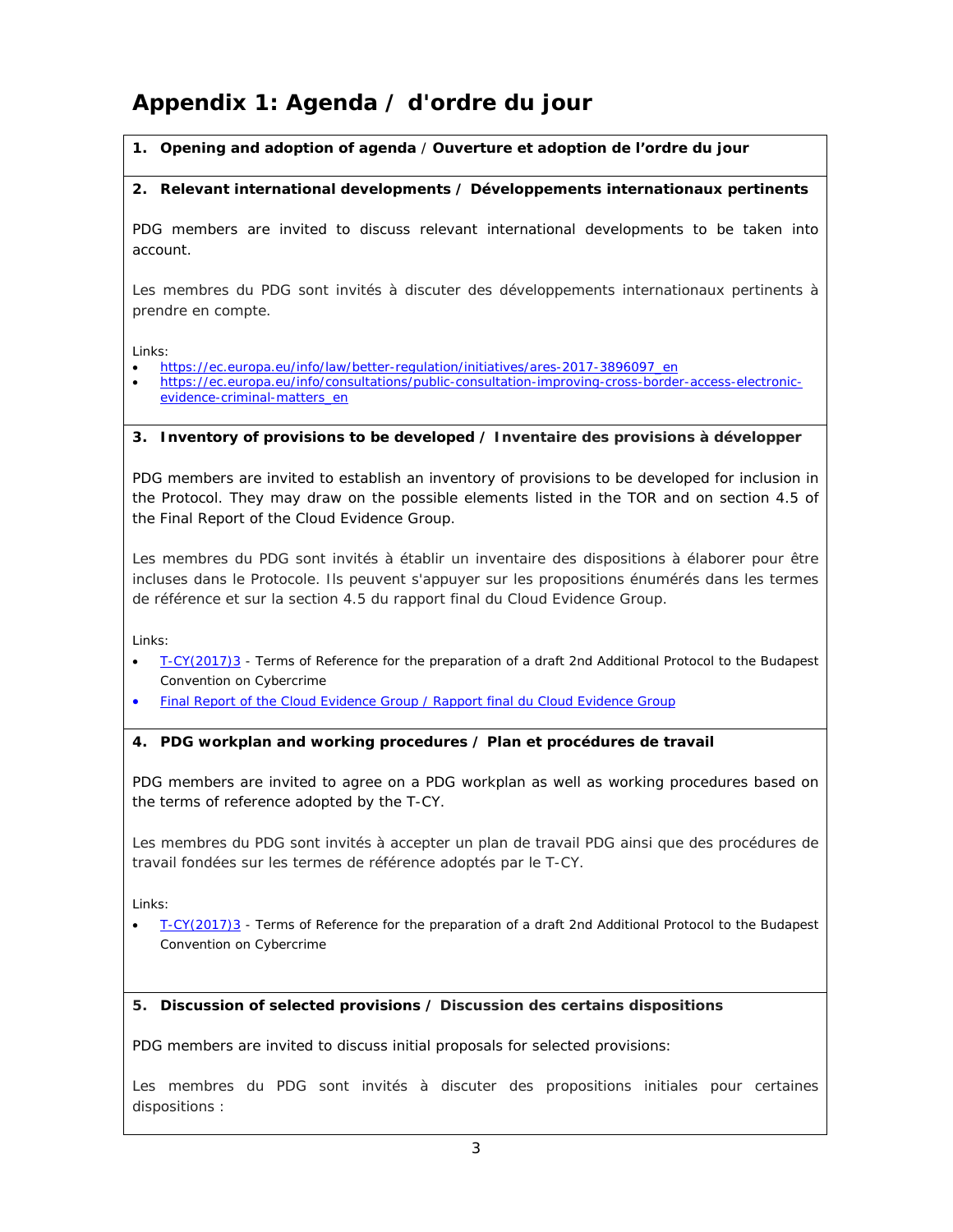- Direct cooperation with service providers across jurisdictions / *coopération directe avec les fournisseurs de services d'autres juridictions*
- Transborder access to data / *d'accès transfrontalier aux données*
- International production orders and simplified MLA regime for requests for subscriber information / *Injonctions de produire internationales et Un cadre simplifié pour les demandes d'entraide judiciaire portant sur des données relatives aux abonnés*
- Emergency procedures / *Procédures d'urgence*

Links:

- [T-CY Transborder Group](http://www.coe.int/en/web/cybercrime/tb)
- [Final Report of the Cloud Evidence Group](https://rm.coe.int/16806a495e) / [Rapport final du Cloud Evidence Group](https://rm.coe.int/16806b51cb)
- **6. Preparation of draft provisions by PDG members /** *Préparation des projets de dispositions par les membres du PDG*

PDG members are invited to assume responsibility for the drafting of specific provisions following the 1<sup>st</sup> meeting.

*Les membres du PDG sont invités à assumer la responsabilité de la rédaction de dispositions spécifiques à la suite de la 1ère réunion.*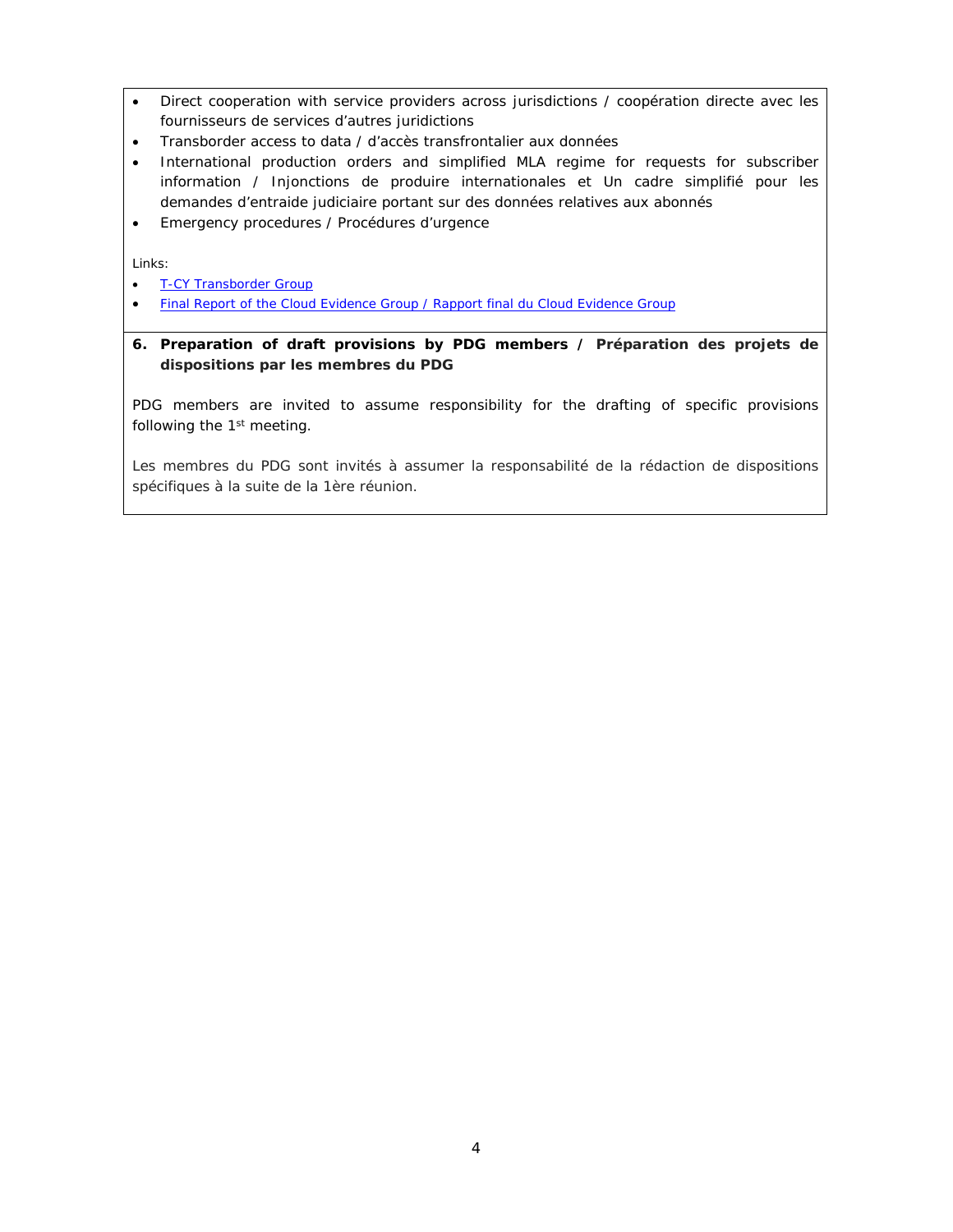# **Appendix 2: List of participants**

### **Drafting Group Members**

| <b>COUNTRY</b>           | <b>NAME</b>                                | <b>INSTITUTION</b>                                                                                                                                                                     |
|--------------------------|--------------------------------------------|----------------------------------------------------------------------------------------------------------------------------------------------------------------------------------------|
| NETHERLANDS              | Erik PLANKEN<br>T-CY Chair<br>[APOLOGIZED] | Senior Policy Advisor Cybercrime<br>Law Enforcement Department                                                                                                                         |
| ROMANIA                  | Cristina SCHULMAN<br>T-CY Vice-Chair       | Legal adviser<br>Department for International Law and Judicial<br>Cooperation<br>Ministry of Justice                                                                                   |
| ALBANIA                  | Diana STILLO SILA                          | Head of Unit<br>Department of Foreign Jurisdiction Relations<br>Ministry of Justice                                                                                                    |
| <b>AUSTRALIA</b>         | Briony DALEY WHITWORTH                     | Senior Legal Officer<br>Communications Security and Intelligence Branch                                                                                                                |
| <b>BELGIUM</b>           | Frederik DECRUYENAERE<br>[APOLOGIZED]      | Attaché<br>Directorate-General for<br>Legislation,<br>Fundamental<br>Rights and Freedoms<br>Criminal Law<br>Special Crimes and Procedures Service<br>Federal Public Service Justice    |
| CANADA                   | Gareth SANSOM                              | Director<br>Technology and Analysis<br>Criminal Law Policy Section<br>Department of Justice Canada                                                                                     |
| CANADA                   | Lucie ANGERS                               | <b>General Counsel</b><br>Director, External Relations<br>Criminal Law Policy Section<br>Department of Justice Canada                                                                  |
| CANADA                   | Thomas BEVERIDGE                           | Counsellor, International Criminal Operations<br>Mission of Canada to the EU                                                                                                           |
| CANADA                   | Jacqueline B.M. PALUMBO                    | General<br>Counsel<br>and<br>Director,<br>Mutual<br>Legal<br>Assistance and Cyber Unit<br>International Assistance Group<br>National Litigation Sector<br>Department of Justice Canada |
| <b>CHILE</b>             | José Luis CORTES ZEPEDA                    | Public Prosecutor's Office of Chile                                                                                                                                                    |
| CZECH<br><b>REPUBLIC</b> | Jakub PASTUSZEK                            | Head of the International Criminal Law Unit, Ministry<br>of Justice                                                                                                                    |
| DOMINICAN<br>REPUBLIC    | Claudio PEGUERO<br>[APOLOGIZED]            | Advisor to the chief of Police in ICT National Police                                                                                                                                  |
| <b>ESTONIA</b>           | Markko KÜNNAPU                             | Adviser<br>Ministry of Justice                                                                                                                                                         |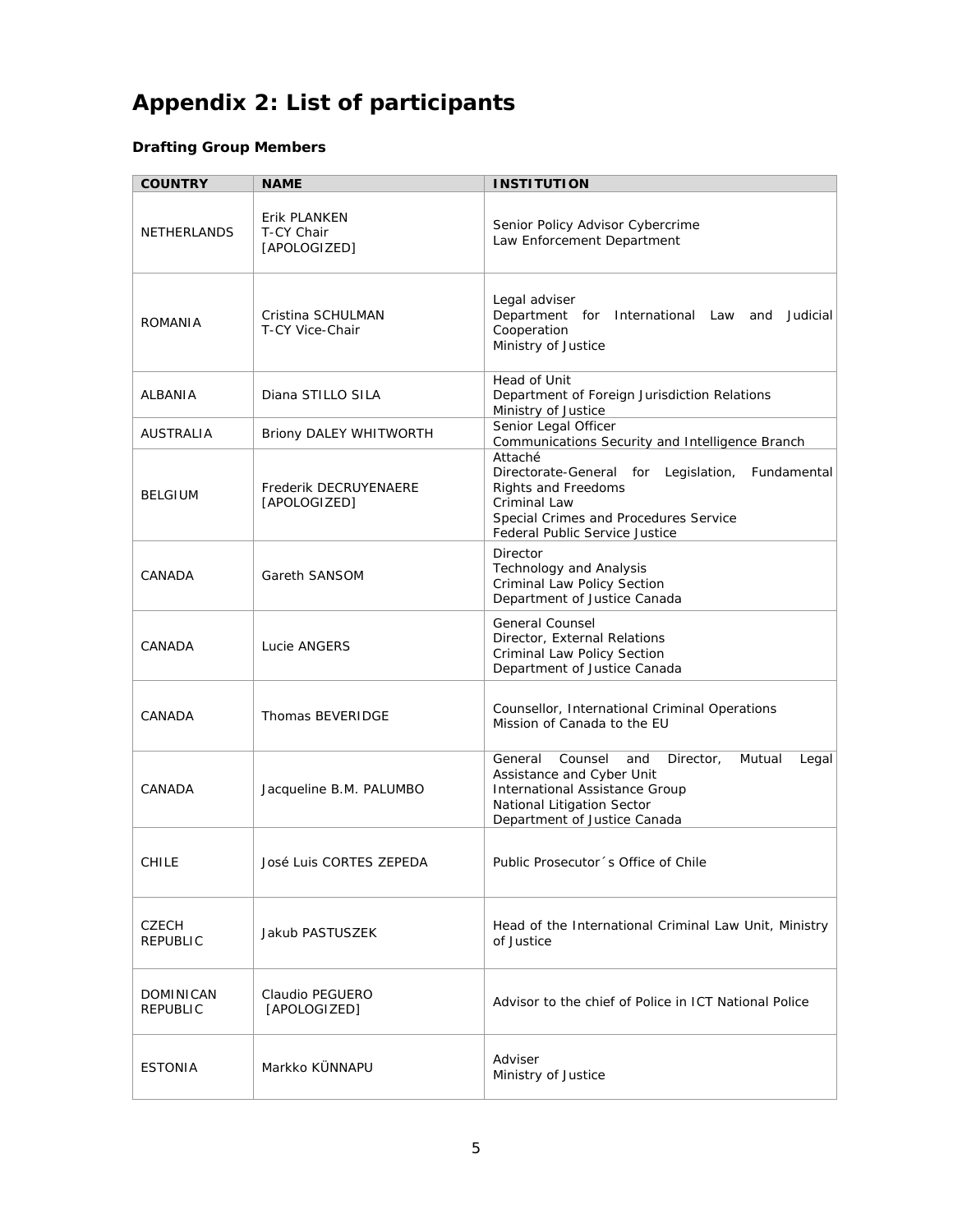| <b>COUNTRY</b> | <b>NAME</b>            | <b>INSTITUTION</b>                                                                                                                                                                          |
|----------------|------------------------|---------------------------------------------------------------------------------------------------------------------------------------------------------------------------------------------|
| <b>FINLAND</b> | Janne KANERVA          | Counsellor of Legislation<br>Legislative Affairs<br>Ministry of Justice                                                                                                                     |
| <b>FINLAND</b> | Jouko HUHTAMÄKI        | Ministerial Adviser<br>Ministry of the Interior, Police Department                                                                                                                          |
| <b>FRANCE</b>  | Sylvain BRUN           | Deputy Head of OCLCTIC<br>Central Office for the Fight Against Crime Related to<br>Information and Communication Technologies<br>Ministry of the Interior                                   |
| <b>FRANCE</b>  | Stéphanie PETITBON     | Ministry of Europe and Foreign Affairs<br>Directorate of Strategic Affairs,<br>Security<br>and<br>Disarmament<br>Sub-Directorate<br>Combating<br>Terrorism<br>for<br>and<br>Organized Crime |
| <b>FRANCE</b>  | Vanessa EL KHOURY-MOAL | Magistrate at the European and International<br>Criminal Bargaining Office<br>Criminal Matters and Pardons Directorate<br>Ministry of Justice                                               |
| <b>GERMANY</b> | Susanne MÜNCH          | RB <sub>3</sub><br>Federal<br>Ministry<br>of<br>Justice<br>and<br><b>Consumer Protection</b>                                                                                                |
| <b>ITALY</b>   | Francesco CAJANI       | Deputy Public Prosecutor<br>High Tech Crime Unit<br>Court of Law in Milan                                                                                                                   |
| <b>JAPAN</b>   | Naoki WATANABE         | Senior Attorney, Criminal Affairs Bureau, Ministry of<br>Justice                                                                                                                            |
| <b>JAPAN</b>   | Kazuki OGAWA           | International<br>Attorney,<br>Safety<br>and<br>Security<br>Cooperation Division, Foreign Policy Bureau, Ministry<br>of Foreign Affairs                                                      |
| JAPAN          | Hidetoshi AZECHI       | Attorney,<br>Treaties Division, International<br>Legal<br>Affairs Bureau, Ministry of Foreign Affairs                                                                                       |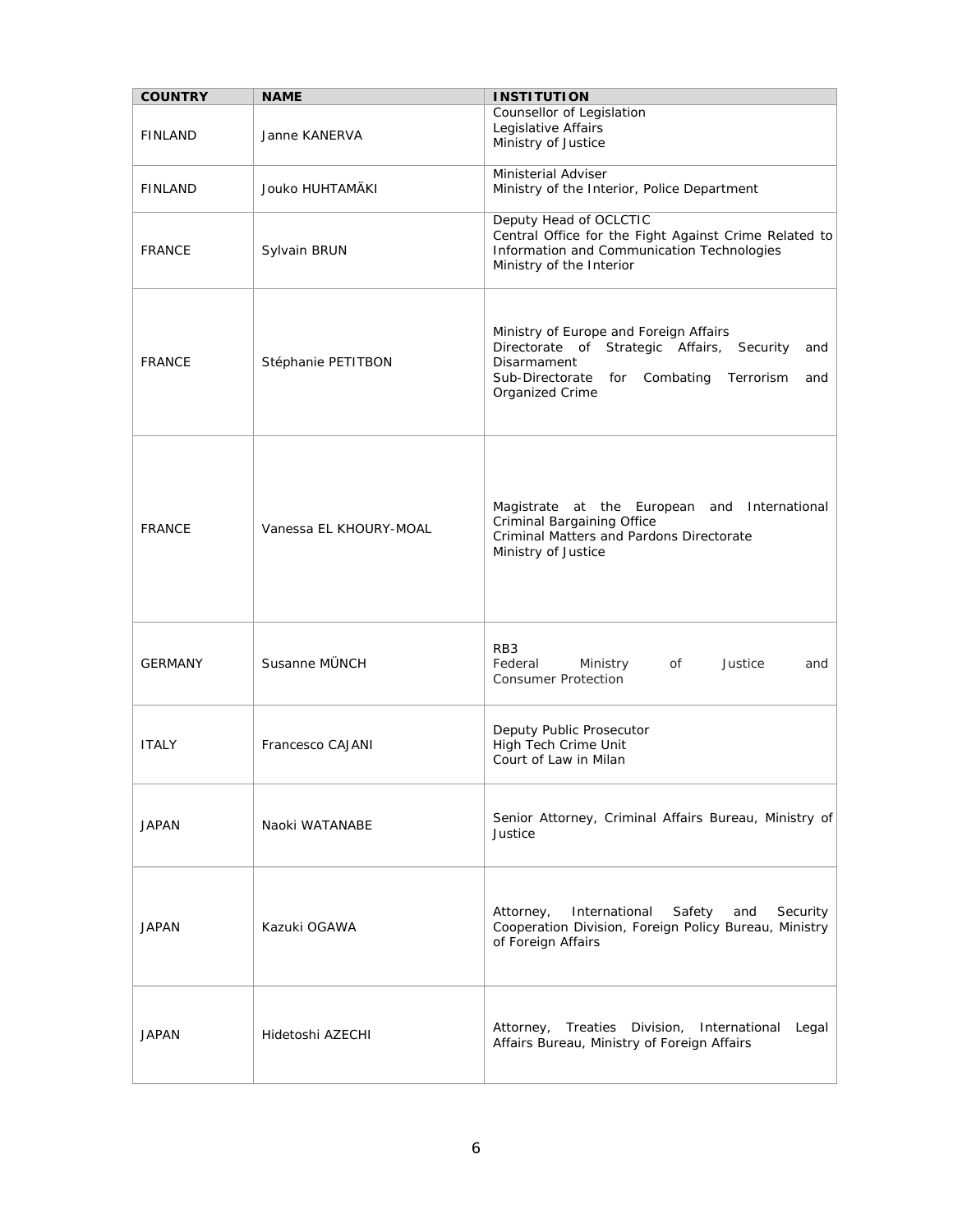| <b>COUNTRY</b>   | <b>NAME</b>                 | <b>INSTITUTION</b>                                                                                                                                                      |
|------------------|-----------------------------|-------------------------------------------------------------------------------------------------------------------------------------------------------------------------|
| <b>JAPAN</b>     | Kosuke YUKI                 | Consul<br>Consulate-General of Japan in Strasbourg                                                                                                                      |
| LATVIA           | Aleksandra TUKISA           | International Cooperation<br><b>Bureau</b>                                                                                                                              |
| LATVIA           | Natalja KIVLENIECE          | Chief Inspector, International Cooperation<br>department of the Central Criminal Police<br>Department of the State police of Latvia                                     |
| LUXEMBOURG       | Laurent THYES               | Counsellor<br>Ministry of Justice                                                                                                                                       |
| <b>MAURITIUS</b> | Karuna Devi GUNESH-BALAGHEE | Parliamentary Counsel                                                                                                                                                   |
| <b>NORWAY</b>    | Eirik TRØNNES HANSEN        | Prosecutor<br>Kripos                                                                                                                                                    |
| PORTUGAL         | Pedro VERDELHO              | <b>Public Prosecutor</b><br>General Prosecutor's Office of Lisbon                                                                                                       |
| ROMANIA          | Ioana ALBANI                | Deputy Chief-Prosecutor<br>Directorate for Investigating Organised Crime and<br>Terrorism<br>Prosecutor's Office attached to the High Court of<br>Cassation and Justice |
| SENEGAL          | Papa Assane TOURE           | Magistrate<br>Deputy Secretary-General of the Government                                                                                                                |
| <b>SERBIA</b>    | Branko STAMENKOVIC          | Deputy Public Prosecutor<br>Prosecutors Office of the Republic of Serbia                                                                                                |
| <b>SPAIN</b>     | Eugenia HERNÁNDEZ FERNÁNDEZ | Prosecutor<br>Adviser<br>Directorate-General<br>for<br>International Legal Cooperation<br>and Relations<br>Ministry of Justice                                          |
| SRI LANKA        | Jayantha FERNANDO           | Director<br><b>ICTA</b>                                                                                                                                                 |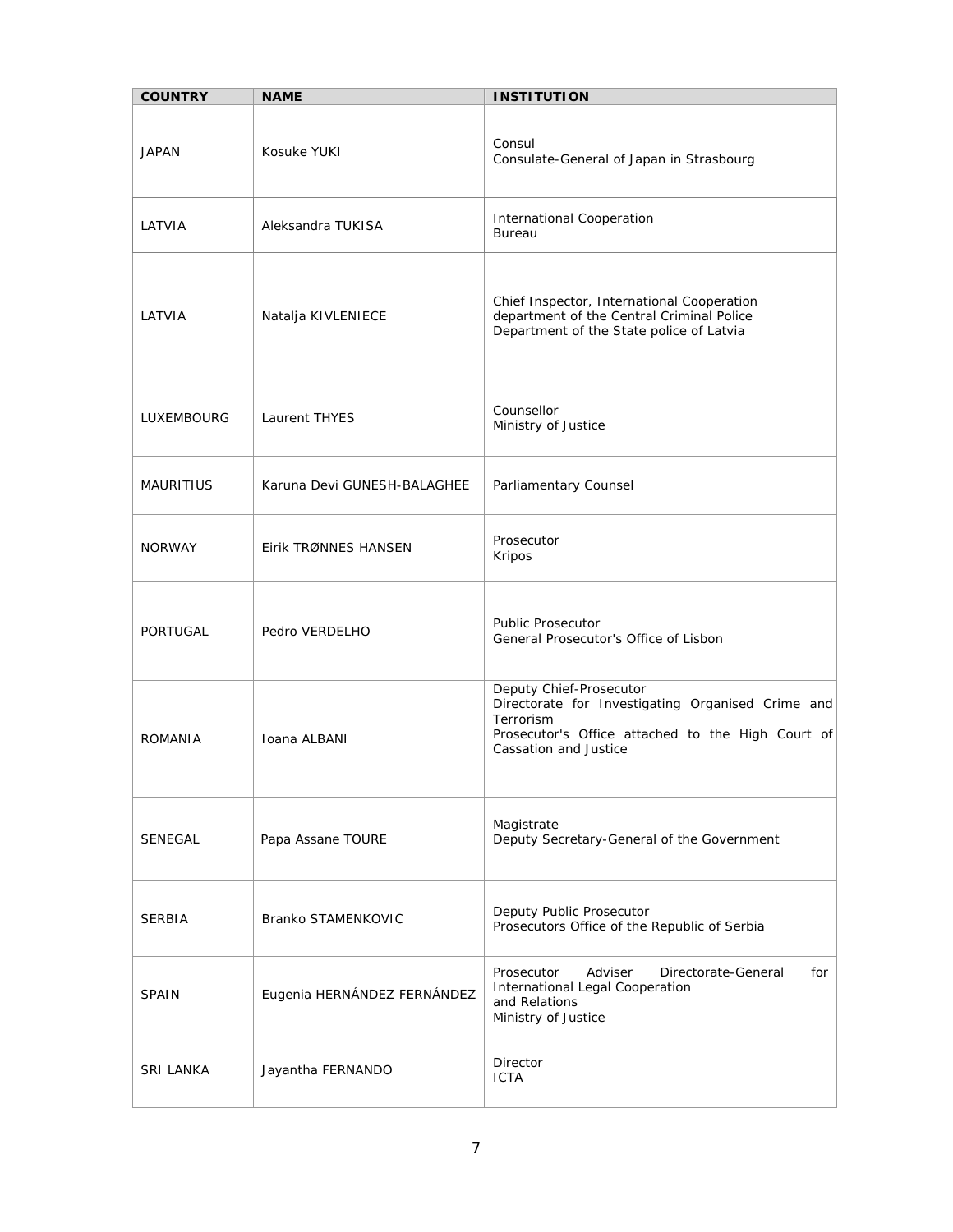| <b>COUNTRY</b>                  | <b>NAME</b>          | <b>INSTITUTION</b>                                                                                                                       |
|---------------------------------|----------------------|------------------------------------------------------------------------------------------------------------------------------------------|
| SWITZERLAND                     | Andrea CANDRIAN      | Chef, International<br>Criminal<br>Unit<br>Stv.<br>Law<br>Federal Office of Justice                                                      |
| <b>TONGA</b>                    | Aminiasi KEFU        | Acting Attorney General and Director of Public<br>Prosecutions<br>Attorney General Office                                                |
| <b>TURKEY</b>                   | Bayram ERDAS         | <b>Investigation Judge</b>                                                                                                               |
| <b>UKRAINE</b>                  | Oleksii TKACHENKO    | International Relations officer<br>Cyber Department SBU                                                                                  |
| <b>UNITED</b><br><b>KINGDOM</b> | Veronique READ       | Policy Advisor, International Criminality Unit.<br>International Directorate<br>International and Immigration Policy Group               |
| <b>USA</b>                      | Albert C. REES JR.   | Senior Counsel<br><b>International Programs</b><br>Computer Crime & Intellectual Property Section<br>United States Department of Justice |
| <b>USA</b>                      | Laura-Kate BERNSTEIN | USDOJ-CCIPS                                                                                                                              |
| <b>USA</b>                      | Kenneth HARRIS       | USDOJ-Office of International Affairs                                                                                                    |
| <b>USA</b>                      | Beth O'CONNOR        | US Department of State-Office of the Legal Adviser                                                                                       |

### **Experts**

| ORGANI SATI<br><b>ON</b>      | <b>NAME</b>        | <b>POSITION</b>                         |
|-------------------------------|--------------------|-----------------------------------------|
| EUROPEAN<br><b>COMMISSION</b> | Tjabbe BOS         | DG Migration and Home Affairs (DG Home) |
| CONSULTANT                    | <b>Betty SHAVE</b> | Consultant                              |